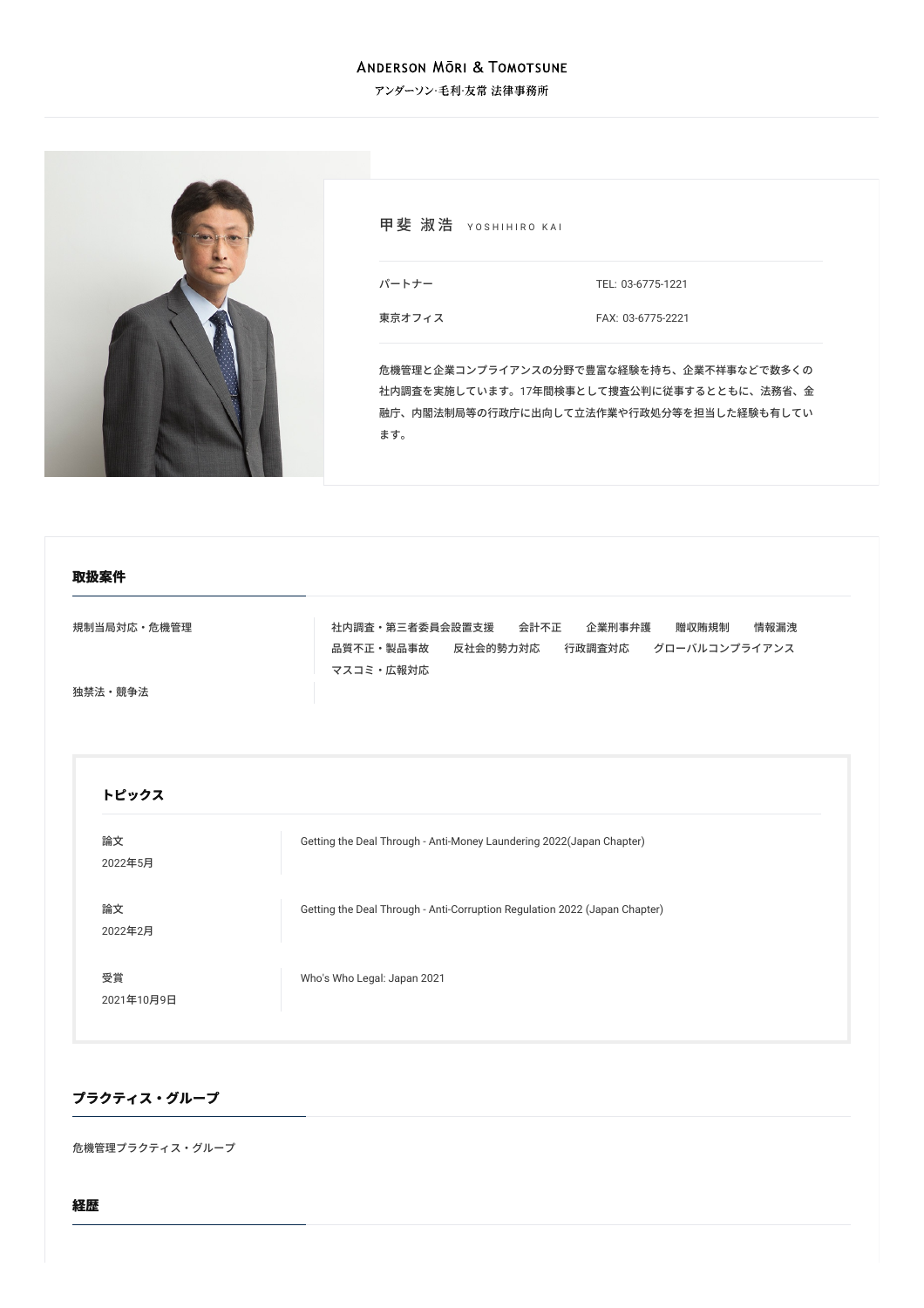| 1989年3月                      | 東京大学法学部(法学士)                                                    |
|------------------------------|-----------------------------------------------------------------|
| 1992年4月                      | 最高裁判所司法研修所修了(44期)・検事任官・東京地方検察庁入庁                                |
| 1993年4月 - 1994年3月            | 福岡地方検察庁(公判部)勤務                                                  |
| 1994年4月 - 6月                 | 法務省刑事局(国際課)勤務                                                   |
| 1994年7月 - 1996年6月            | 人事院行政官長期在外研修 • 米国Southern Methodist University Dedman School of |
|                              | Law $(LL.M.)$                                                   |
| 1996年7月 - 1997年3月            | 名古屋地方検察庁(刑事部)勤務                                                 |
| 1997年4月 - 1998年3月            | 名古屋地方検察庁(特別捜査部)勤務                                               |
| 1998年4月 - 6月                 | 東京地方検察庁(刑事部)勤務                                                  |
| 1998年7月 - 1999年8月            | 法務省刑事局(公安課)勤務                                                   |
| 1999年9月 - 2001年6月            | 金融監督庁(金融庁)総務企画課勤務                                               |
| 2001年7月 - 11月                | 東京地方検察庁(刑事部)勤務                                                  |
| 2001年12月 - 2005年3月 佐賀地方検察庁勤務 |                                                                 |
| 2005年4月 - 2007年7月            | 法務省法務総合研究所勤務                                                    |
| 2007年7月 - 2009年8月            | 内閣法制局勤務                                                         |
| 2010年1月                      | 当事務所入所・スペシャル・カウンセル就任                                            |
| 2013年1月                      | 当事務所パートナー就任                                                     |

#### **著書・論⽂等**

| Getting the Deal Through - Anti-Money Laundering 2022(Japan Chapter)<br>Getting the Deal Through - Anti-Money Laundering 2022  | 2022年5月  |
|--------------------------------------------------------------------------------------------------------------------------------|----------|
| Getting the Deal Through - Anti-Corruption Regulation 2022 (Japan Chapter)                                                     | 2022年2月  |
| Getting the Deal Through - Anti-Money Laundering 2021 (Japan Chapter)<br>Getting the Deal Through - Anti-Money Laundering 2021 | 2021年7月  |
| Getting the Deal Through - Anti-Corruption Regulation 2021 (Japan Chapter)                                                     | 2021年3月  |
| Getting the Deal Through - Anti-Money Laundering 2020 (Japan Chapter)                                                          | 2020年6月  |
| Getting the Deal Through - Anti-Corruption Regulation 2020 (Japan Chapter)                                                     | 2020年2月  |
| Government Investigations 2020 (Japan Chapter)<br>Lexology Getting The Deal Through                                            | 2019年9月  |
| Getting the Deal Through - Government Investigations 2019 (Japan Chapter)                                                      |          |
| Getting the Deal Through - Anti-Money Laundering 2018 (Japan Chapter)                                                          |          |
| Getting the Deal Through - Anti-Corruption Regulation 2018 (Japan Chapter)                                                     | 2018年3月  |
| 会社法務A2Z 2018年2月号<br>海外贈収賄規制の最新動向                                                                                               | 2018年1月  |
| 「テーラーメイド」の規程を作るには ビジネス法務 2017年12月号                                                                                             | 2017年10月 |
| Getting the Deal Through - Government Investigations 2018 (Japan Chapter)                                                      | 2017年9月  |
| <b>テロ等準備罪成立!企業法務への影響は?</b> ビジネス法務 2017年10月号                                                                                    | 2017年8月  |
| 特集 法曹の仕事 〔座談会〕複数のキャリアを経験して — 法学教室 2017年8月号(No.443)                                                                             | 2017年7月  |
| 海外拠点の危機管理<br>会社法務A2Z 2017年8月号                                                                                                  | 2017年7月  |
| Getting the Deal Through - Anti-Money Laundering 2017 (Japan Chapter)                                                          | 2017年5月  |
| Getting the Deal Through - Anti-Corruption Regulation 2017 (Japan Chapter)                                                     | 2017年4月  |
| 刑事訴訟法改正により導入される「司法取引」の概要と企業への影響<br>会社法務A2Z 2016年10月号                                                                           | 2016年10月 |
| Getting the Deal Through - Anti-Money Laundering 2016 (Japan Chapter)                                                          | 2016年8月  |
| 「政治家・公務員等との対応上の留意点」 ジュリスト増刊 実務に効く 企業犯罪とコンプライアンス判例精選<br>有斐閣                                                                     | 2016年5月  |
| 「外国公務員贈賄罪とコンプライアンス」<br>不正競争の法律相談∥<br>青林書院                                                                                      | 2016年4月  |
| Getting the Deal Through - Anti-Corruption Regulation 2016 (Japan Chapter)                                                     | 2016年4月  |
| Anti-Corruption Law Enforcement in Japan<br>Anti-Corruption Committee News (Newsletter of the IBA Legal Practice Division)     | 2015年9月  |
| Getting the Deal Through - Anti-Money Laundering 2015 (Japan Chapter)                                                          | 2015年6月  |
| 「司法取引」導入の影響 ビジネスロー・ジャーナル 2015年6月号                                                                                              | 2015年4月  |
| Getting the Deal Through - Anti-Corruption Regulation 2015 (Japan Chapter)                                                     |          |
| United States v. Marubeni Corp., No.12-cr-22 (S.D.Tex. Jan. 17, 2012) - 日本企業に対して海外腐敗行為防止法が適用された事例<br>アメリカ法 2013年3号             | 2014年7月  |

Getting the Deal Through - [Anti-Money](/publications/detail/publication_0003868_ja_001) Laundering 2014 (Japan Chapter) 2014年6月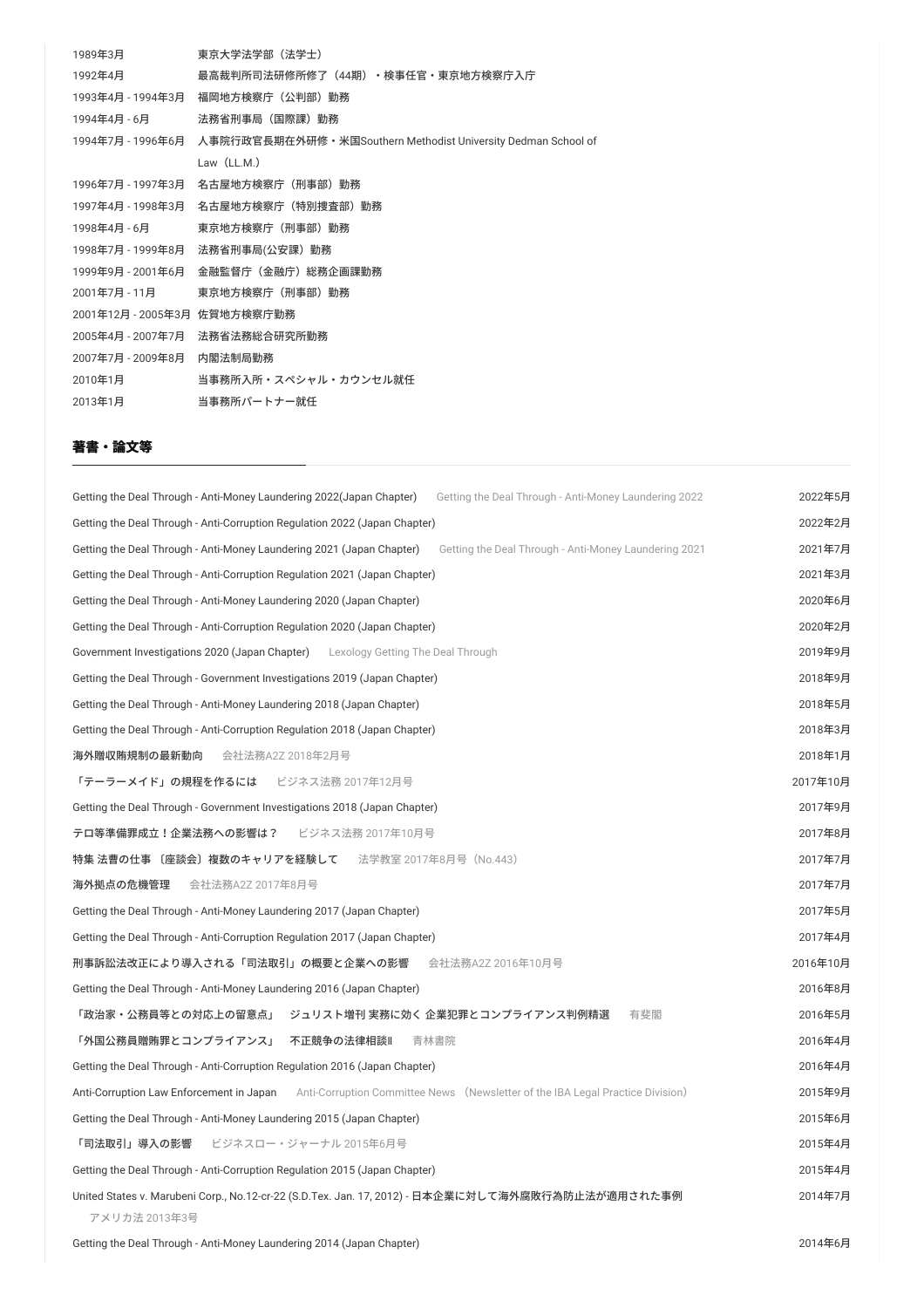| ジュリスト増刊 実務に効く コーポレート・ガバナンス判例精選<br>「経営者の刑事責任」<br>有斐閣                                           | 2013年12月 |
|-----------------------------------------------------------------------------------------------|----------|
| 域外適用法令のすべて<br>きんざい                                                                            | 2013年11月 |
| Getting the Deal Through - Anti-Money Laundering 2013 (Japan Chapter)                         | 2013年5月  |
| アメリカ連邦海外腐敗行為防止法~米国当局が海外腐敗行為防止法のガイダンスを公表~ 月刊ザ・ローヤーズ 2013年1月号                                   | 2013年1月  |
| Enforcing the Anti-Corruption Laws<br>International Law Office                                | 2012年12月 |
| <b>Examining the Committee for the Inquest of Prosecution</b> International Law Office        | 2012年10月 |
| アメリカ連邦海外腐敗行為防止法の適用状況~外国企業に対する積極的な摘発の傾向は今後も続く~ 月刊ザ・ローヤーズ 2012<br>年7月号                          | 2012年7月  |
| Radical Reform of White Collar Crime Investigation International Law Office                   | 2012年3月  |
| 特集ビジネス法務で活躍する元検事 月刊ザ・ローヤーズ 2011年10月号                                                          | 2011年10月 |
| 金融商品取引法違反への実務対応—虚偽記載・インサイダー取引を中心として<br>商事法務                                                   | 2011年10月 |
| 英国・米国・中国・日本における汚職防止法制の現状(3) 不正競争防止法と近時の法執行状況<br>NBL No.956(2011年7月1日号)                        | 2011年7月  |
| 英国・米国・中国・日本における汚職防止法制の現状(2) 米国の海外腐敗行為防止法(FCPA)と近時の法執行状況<br><b>NBL</b><br>No.955 (2011年6月15日号) | 2011年6月  |
| 金融商品取引法違反に対する実務対応(4) 刑事手続に関する対応の概要  旬刊商事法務 No.1930 (2011年4月25日号)                              | 2011年4月  |
| 企業が直面する新たな「内部告発」のリスクとその対処方法<br>月刊ザ・ローヤーズ 2011年1月号                                             | 2010年12月 |
| 《社内犯罪》今後多発する可能性のある社内犯罪への対処 月刊ザ・ローヤーズ 2010年4月号                                                 | 2010年4月  |
| 東京法令出版<br>シリーズ操作実務全書3 知能犯罪                                                                    | 2007年11月 |
|                                                                                               |          |

## **セミナー・講演**

| 規制当局対応・危機管理セミナー 第3回「贈収賄規制の新展開」<br>(主催) アンダーソン・毛利・友常法律事務所                                                              | 2020年6月17日               |
|-----------------------------------------------------------------------------------------------------------------------|--------------------------|
| 国家公務員の不祥事をどう防ぐか―具体的事例をもとに考える<br>(主催) 国家公務員倫理審査会                                                                       | 2018年12月5日               |
| 「ビッグデータ時代の危機管理とリーガルクライシス対応」【大阪】~トレンドから見る、平時から有事までの情報ガバナンス強<br>化~<br>(主催)デロイト トーマツ ファイナンシャルアドバイザリー合同会社(共催)オープンテキスト株式会社 | 2018年1月18日               |
| 元検察官が解説!「日本版司法取引」協議・合意の実務 (主催)レガシィマネジメントグループ                                                                          | 2017年11月22日              |
| 「ビッグデータ時代の危機管理とリーガルクライシス対応」~トレンドから見る、平時から有事までの情報ガバナンス強化~<br>(主催)デロイト トーマツ ファイナンシャルアドバイザリー合同会社(共催)オープンテキスト株式会社         | 2017年8月4日                |
| <b>危機管理~公取委への対応・証券監視委への対応・消費者庁への対応~</b> (主催)アンダーソン・毛利・友常法律事務所                                                         | 2017年7月24日、31日           |
| 海外での贈収賄規制の強化に関する最新事情-海外事業展開における贈賄リスクの回避策- (主催)FNコミュニケーションズ                                                            | 2016年11月7日               |
| 緊急記者会見トレーニング (主催)日本パブリックリレーションズ協会                                                                                     | 2016年7月7日                |
| 「危機管理」セミナー アンダーソン・毛利・友常法律事務所                                                                                          | 2015年7月21日、23日、8月<br>26日 |
| 日本国内の取引の落とし穴~外国法の日本国内での適用~ アンダーソン・毛利・友常法律事務所                                                                          | 2013年11月18日、12月2<br>日、4日 |
| Corruption challenges for foreign investors on M&A transactions (主催) IBA (International Bar Association)              | 2013年4月24日               |
| 製造業者の危機管理ー実例から学ぶ教訓ー<br>アンダーソン・毛利·友常活法律事務所                                                                             | 2013年4月8日、10日、13日        |
| 企業不祥事への実務対応 -有価証券報告書等の虚偽記載及びインサイダー取引違反を中心に- (主催)金融ファクシミリ新聞社                                                           | 2012年3月9日                |
| わが国の汚職規制法の現状<br>(主催)経営調査研究会                                                                                           | 2011年10月6日               |
| 外国の汚職防止法の現状と海外展開企業の留意点<br>(主催)FNコミュニケーションズ                                                                            | 2011年9月22日               |
| 企業不祥事への適正な対処方法~効果的な社内調査のテクニック~ (主催)経営調査研究会                                                                            | 2010年10月8日               |
| 企業の不祥事対応~その時どう動くか?~ (主催)日経CNBC                                                                                        | 2010年9月15日               |
| 近時企業不祥事の発生事例解説とその適正な対処方法<br>(主催) FNコミュニケーションズ                                                                         | 2010年6月7日                |
| 企業の不祥事への適正な対処方法~行政庁の立入検査等や捜査機関の捜査への対応~<br>(主催)経営調査研究会                                                                 | 2010年3月23日               |

## **主な受賞歴**